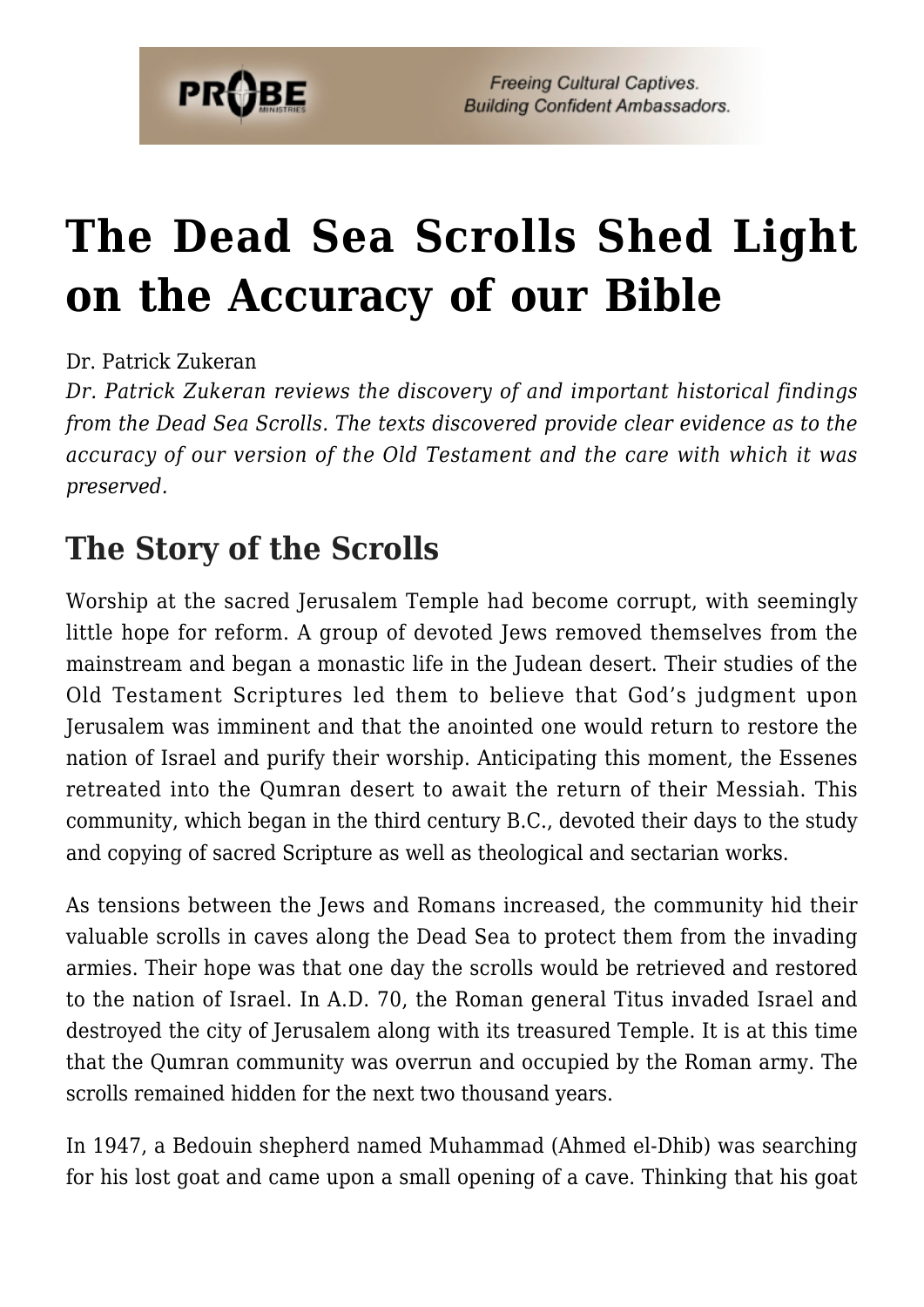

**Freeing Cultural Captives. Building Confident Ambassadors.** 

may have fallen into the cave, he threw rocks into the opening. Instead of hearing a startled goat, he heard the shattering of clay pottery. Lowering himself into the cave, he discovered several sealed jars. He opened them hoping to find treasure. To his disappointment, he found them to contain leather scrolls. He collected seven of the best scrolls and left the other fragments scattered on the ground.

Muhammad eventually brought some of the scrolls to a cobbler and antiquities dealer in Bethlehem named Khando. Khando, thinking the scrolls were written in Syriac, brought them to a Syrian Orthodox Archbishop named Mar (Athanasius) Samuel. Mar Samuel recognized that the scrolls were written in Hebrew and suspected they may be very ancient and valuable. He eventually had the scrolls examined by John Trevor at the American School of Oriental Research (ASOR). Trevor contacted the world's foremost Middle East archaeologist, Dr. William Albright, and together these men confirmed the antiquity of the scrolls and dated them to sometime between the first and second century B.C.

After the initial discovery, archaeologists searched other nearby caves between 1952 and 1956. They found ten other caves that contained thousands of ancient documents as well. One of the greatest treasures of ancient manuscripts had been discovered: the Dead Sea Scrolls.

#### **Date and Contents of the Scrolls**

Scholars were anxious to confirm that these Dead Sea Scrolls were the most ancient of all Old Testament manuscripts in the Hebrew language. Three types of dating tools were used: tools from archaeology, from the study of ancient languages, called paleography and orthography, and the carbon-14 dating method. Each can derive accurate results. When all the methods arrive at the same conclusion, there is an increased reliability in the dating.

Archaeologists studied the pottery, coins, graves, and garments at Khirbet Qumran, where the Essenes lived. They arrived at a date ranging from the second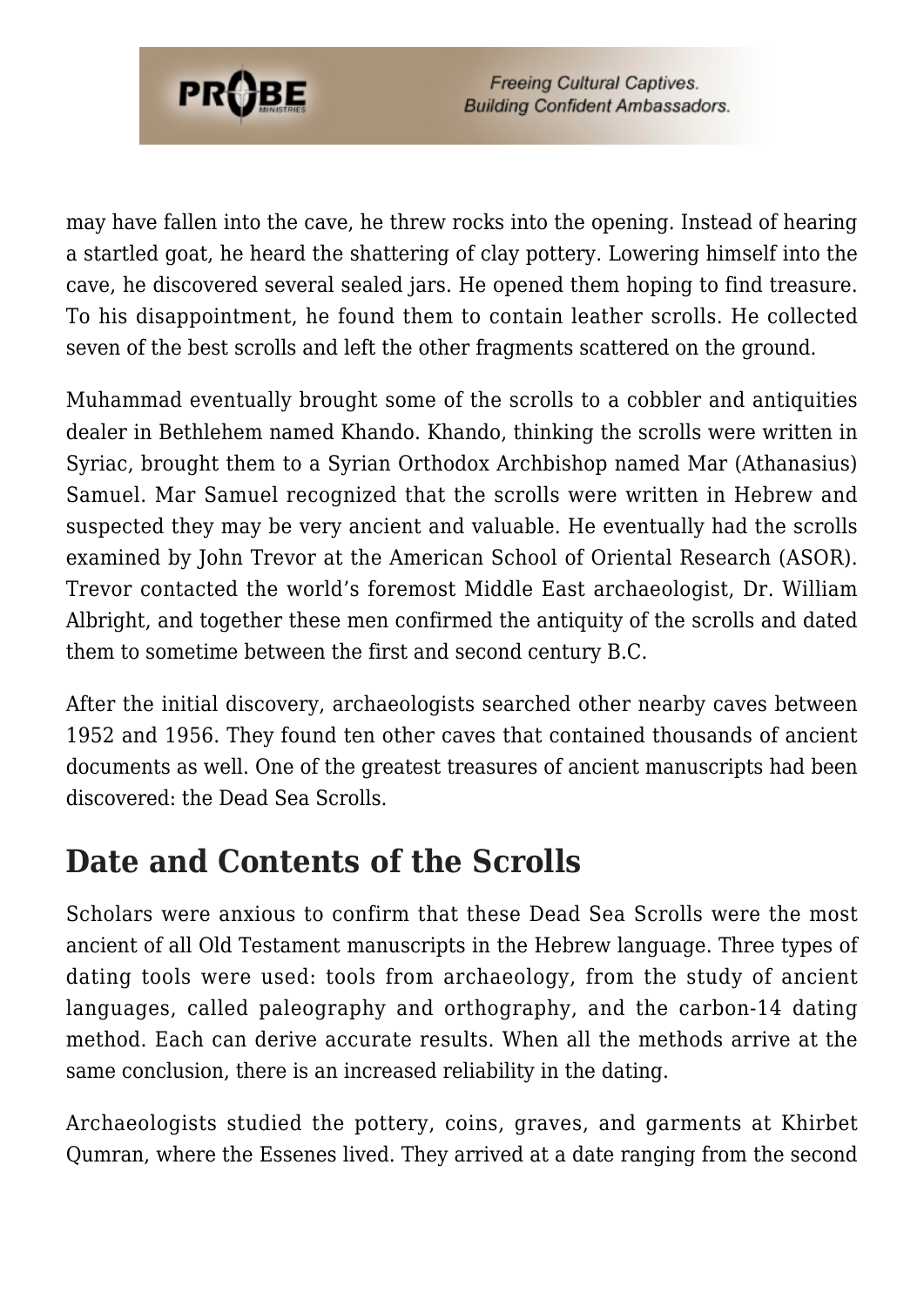

**Freeing Cultural Captives. Building Confident Ambassadors.** 

century B.C. to the first century A.D. Paleographers studied the style of writing and arrived at dates raging from the third century B.C. to the first century A.D. Scientists, using the radiocarbon dating method, dated the scrolls to range from the fourth century B.C. to the first century A.D. Since all the methods came to a similar conclusion, scholars are very confident in their assigned date for the texts. The scrolls date as early as the third century B.C. to the first century A.D.{1}

Eleven caves were discovered containing nearly 1,100 ancient documents which included several scrolls and more than  $100,000$  fragments.  $\{2\}$  Fragments from every Old Testament book except for the book of Esther were discovered. Other works included apocryphal books, commentaries, manuals of discipline for the Qumran community, and theological texts. The majority of the texts were written in the Hebrew language, but there were also manuscripts written in Aramaic and Greek.[{3}](#page-10-1)

Among the eleven caves, Cave 1, which was excavated in 1949, and Cave 4, excavated in 1952, proved to be the most productive caves. One of the most significant discoveries was a well-preserved scroll of the entire book of Isaiah.

The famous Copper Scrolls were discovered in Cave 3 in 1952. Unlike most of the scrolls that were written on leather or parchment, these were written on copper and provided directions to sixty-four sites around Jerusalem that were said to contain hidden treasure. So far, no treasure has been found at the sites that have been investigated.

The oldest known piece of biblical Hebrew is a fragment from the book of Samuel discovered in Cave 4, and is dated from the third century B.C. $\{4\}$  The War Scroll found in Caves 1 and 4 is an eschatological text describing a forty-year war between the Sons of Light and the evil Sons of Darkness. The Temple Scroll discovered in Cave 11 is the largest and describes a future Temple in Jerusalem that will be built at the end of the age.

Indeed, these were the most ancient Hebrew manuscripts of the Old Testament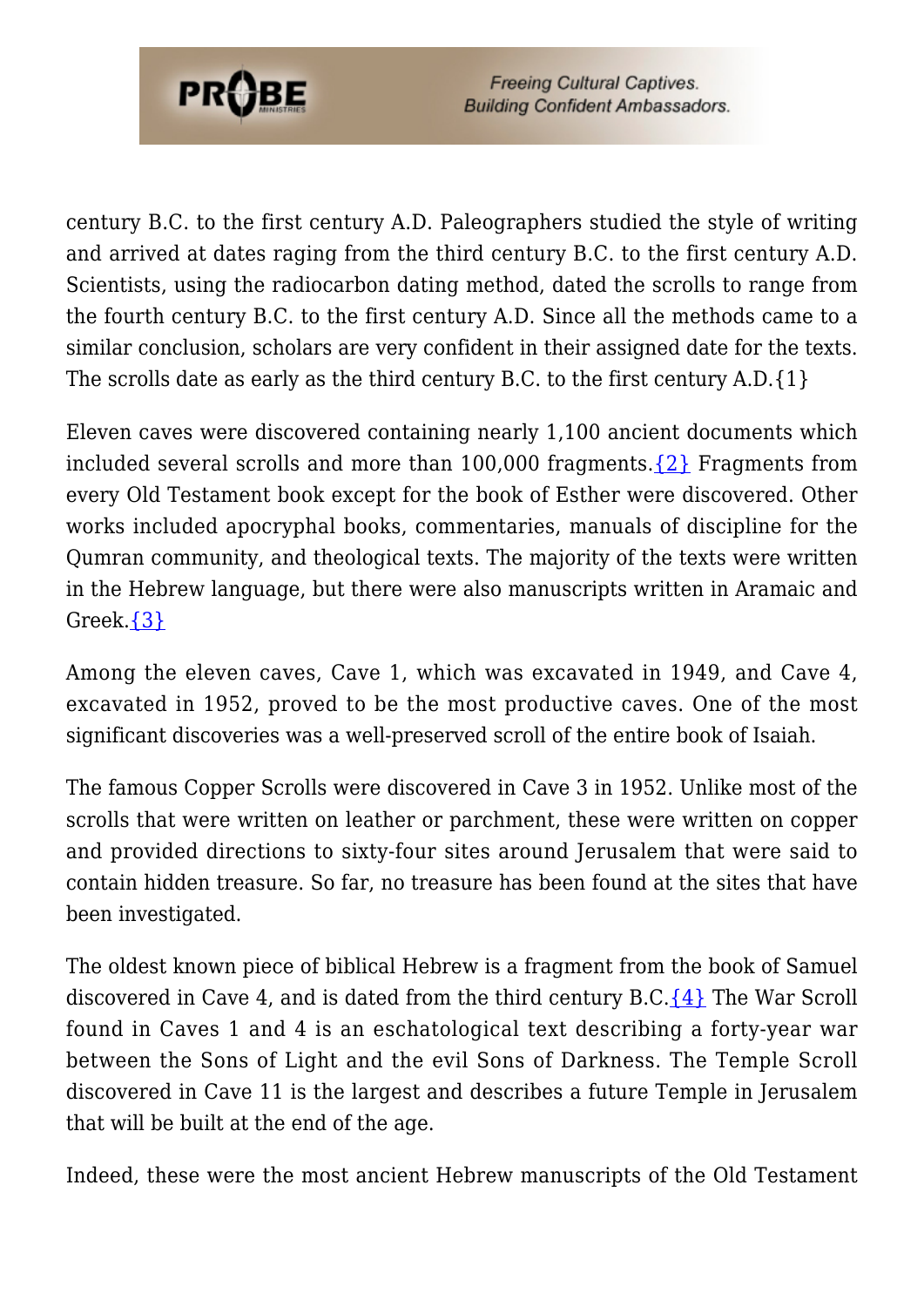

ever found, and their contents would yield valuable insights to our understanding of Judaism and early Christianity.

### **The Dead Sea Scrolls and the Masoretic Text**

The Dead Sea Scrolls play a crucial role in assessing the accurate preservation of the Old Testament. With its hundreds of manuscripts from every book except Esther, detailed comparisons can be made with more recent texts.

The Old Testament that we use today is translated from what is called the Masoretic Text. The Masoretes were Jewish scholars who between A.D. 500 and 950 gave the Old Testament the form that we use today. Until the Dead Sea Scrolls were found in 1947, the oldest Hebrew text of the Old Testament was the Masoretic Aleppo Codex which dates to A.D. 935. [{5}](#page-10-3)

With the discovery of the Dead Sea Scrolls, we now had manuscripts that predated the Masoretic Text by about one thousand years. Scholars were anxious to see how the Dead Sea documents would match up with the Masoretic Text. If a significant amount of differences were found, we could conclude that our Old Testament Text had not been well preserved. Critics, along with religious groups such as Muslims and Mormons, often make the claim that the present day Old Testament has been corrupted and is not well preserved. According to these religious groups, this would explain the contradictions between the Old Testament and their religious teachings.

After years of careful study, it has been concluded that the Dead Sea Scrolls give substantial confirmation that our Old Testament has been accurately preserved. The scrolls were found to be almost identical with the Masoretic text. Hebrew Scholar Millar Burrows writes, "It is a matter of wonder that through something like one thousand years the text underwent so little alteration. As I said in my first article on the scroll, 'Herein lies its chief importance, supporting the fidelity of the Masoretic tradition.'"[{6}](#page-10-4)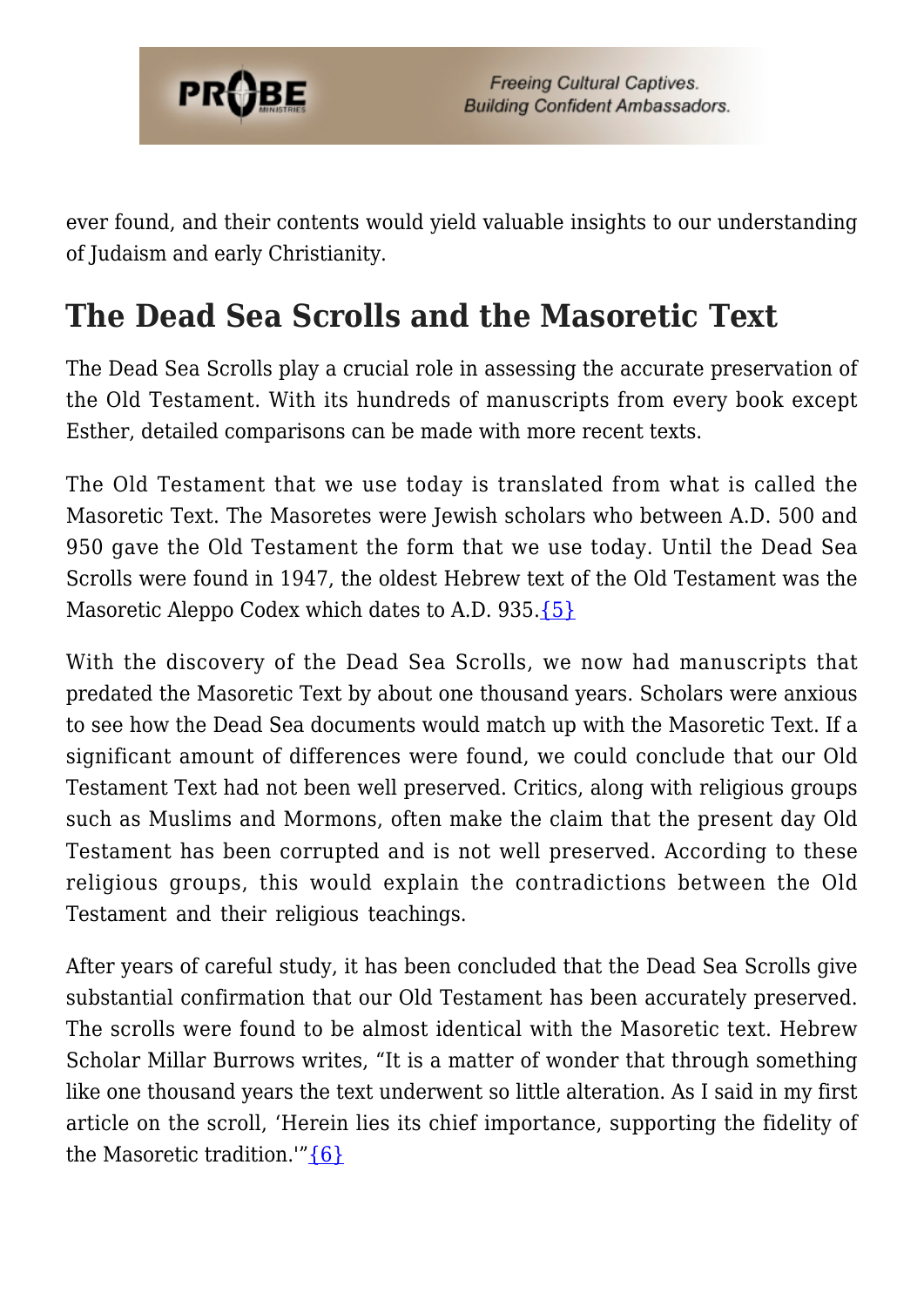

A significant comparison study was conducted with the Isaiah Scroll written around 100 B.C. that was found among the Dead Sea documents and the book of Isaiah found in the Masoretic text. After much research, scholars found that the two texts were practically identical. Most variants were minor spelling differences, and none affected the meaning of the text.

One of the most respected Old Testament scholars, the late Gleason Archer, examined the two Isaiah scrolls found in Cave 1 and wrote, "Even though the two copies of Isaiah discovered in Qumran Cave 1 near the Dead Sea in 1947 were a thousand years earlier than the oldest dated manuscript previously known (A.D. 980), they proved to be word for word identical with our standard Hebrew Bible in more than 95 percent of the text. The five percent of variation consisted chiefly of obvious slips of the pen and variations in spelling.["{7}](#page-10-5)

Despite the thousand year gap, scholars found the Masoretic Text and Dead Sea Scrolls to be nearly identical. The Dead Sea Scrolls provide valuable evidence that the Old Testament had been accurately and carefully preserved.

## **The Messianic Prophecies and the Scrolls**

One of the evidences used in defending the deity of the Christ is the testimony of prophecy. There are over one hundred prophecies regarding Christ in the Old Testament. $\{8\}$  These prophecies were made centuries before the birth of Christ and were quite specific in their detail. Skeptics questioned the date of the prophecies and some even charged that they were not recorded until after or at the time of Jesus, and therefore discounted their prophetic nature.

There is strong evidence that the Old Testament canon was completed by 450 B.C. The Greek translation of the Old Testament, the Septuagint, is dated about two hundred fifty years before Christ. The translation process occurred during the reign of Ptolemy Philadelphus who ruled from 285 to 246 B.C. $\{9\}$  It can be argued that a complete Hebrew text from which this Greek translation would be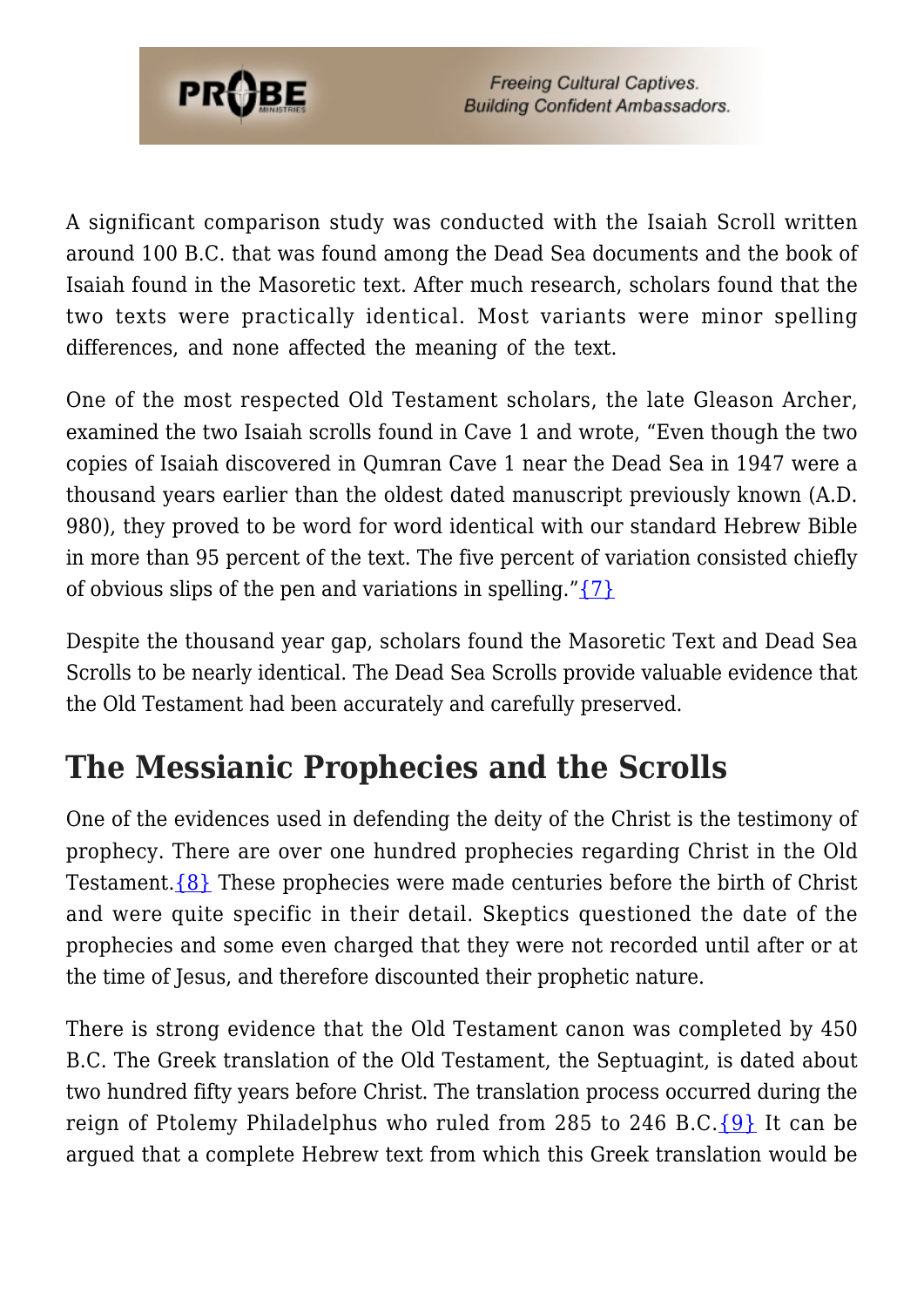

derived must have existed prior to the third century B.C.

The Dead Sea Scrolls provided further proof that the Old Testament canon existed prior to the third century B.C. Thousands of manuscript fragments from all the Old Testament books except Esther were found predating Christ's birth, and some date as early as the third century B.C. For example, portions from the book of Samuel date that early, and fragments from Daniel date to the second century B.C.[{10}](#page-10-8) Portions from the twelve Minor Prophets date from 150 B.C to 25 B.C.[{11}](#page-10-9) Since the documents were found to be identical with our Masoretic Text, we can be reasonably sure that our Old Testament is the same one that the Essenes were studying and working from.

One of the most important Dead Sea documents is the Isaiah Scroll. This twentyfour foot long scroll is well preserved and contains the complete book of Isaiah. The scroll is dated 100 B.C. and contains one of the clearest and most detailed prophecies of the Messiah in chapter fifty-three, called the "Suffering Servant." Although some Jewish scholars teach that this refers to Israel, a careful reading shows that this prophecy can only refer to Christ.

Here are just a few reasons. The suffering servant is called sinless (53:9), he dies and rises from the dead (53:8-10), and he suffers and dies for the sins of the people (53:4-6). These characteristics are not true of the nation of Israel. The Isaiah Scroll gives us a manuscript that predates the birth of Christ by a century and contains many of the most important messianic prophecies about Jesus. Skeptics could no longer contend that portions of the book were written after Christ or that first century insertions were added to the text.

Thus, the Dead Sea Scrolls provide further proof that the Old Testament canon was completed by the third century B.C., and that the prophecies foretold of Christ in the Old Testament predated the birth of Christ.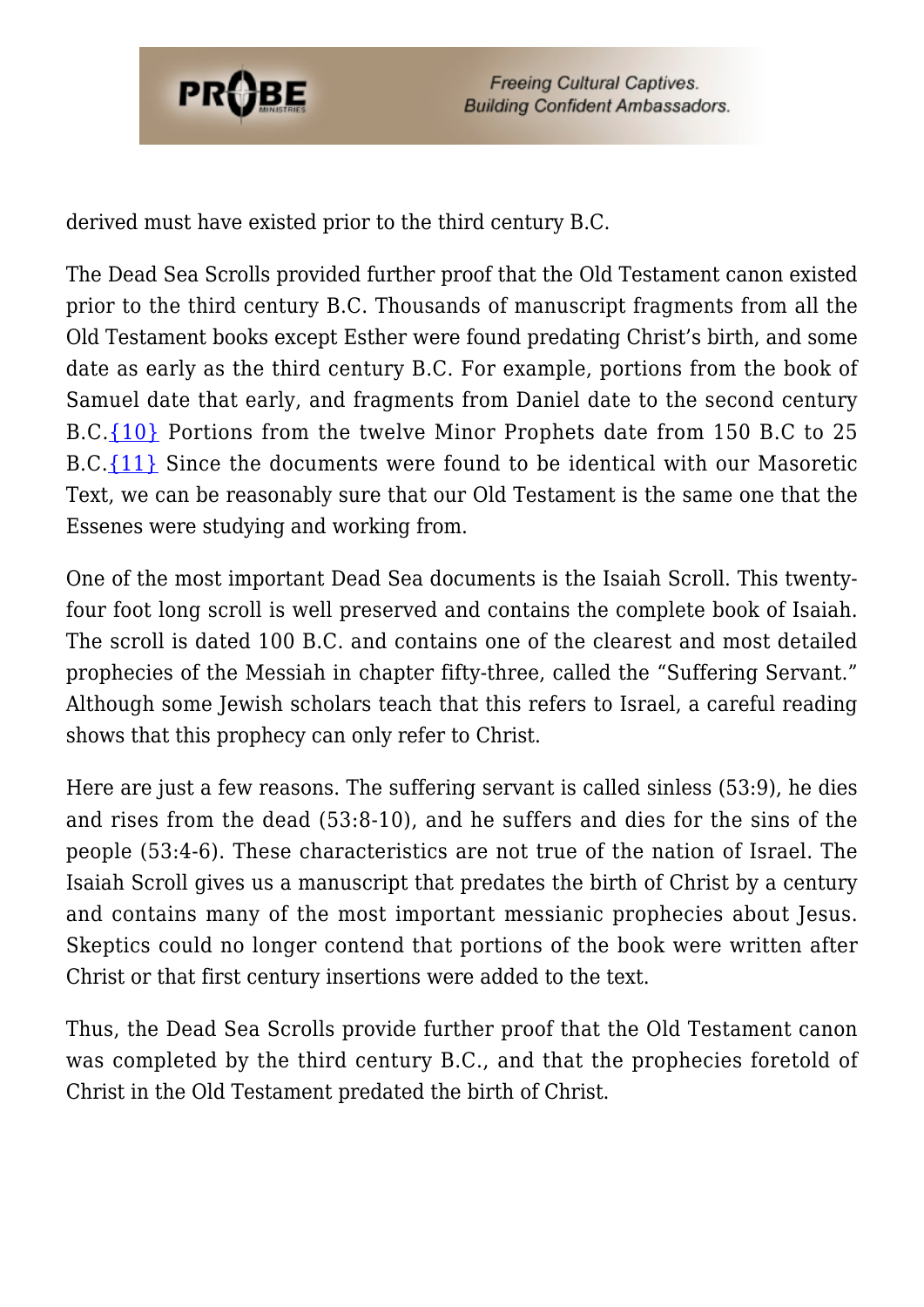

#### **The Messiah and the Scrolls**

What kind of Messiah was expected by first century Jews? Critical scholars allege that the idea of a personal Messiah was a later interpretation made by Christians. Instead, they believe that the Messiah was to be the nation of Israel and represented Jewish nationalism.

The Dead Sea Scrolls, written by Old Testament Jews, reveal the messianic expectations of Jews during the time of Christ. Studies have uncovered several parallels to the messianic hope revealed in the New Testament as well as some significant differences. First, they were expecting a personal Messiah rather than a nation or a sense of nationalism. Second, the Messiah would be a descendant of King David. Third, the Messiah would confirm His claims by performing miracles including the resurrection of the dead. Finally, He would be human and yet possess divine attributes.

A manuscript found in Cave 4 entitled the *Messianic Apocalypse*, copied in the first century B.C., describes the anticipated ministry of the Messiah:

*For He will honor the pious upon the throne of His eternal kingdom, release the captives, open the eyes of the blind, lifting up those who are oppressed… For He shall heal the critically wounded, He shall raise the dead, He shall bring good news to the poor.*

This passage sounds very similar to the ministry of Jesus as recorded in the Gospels. In Luke chapter 7:21-22, John the Baptist's disciples come to Jesus and ask him if He is the Messiah. Jesus responds, "Go tell John what you have seen and heard: the blind receive their sight, the lame walk, the lepers are cleansed, the deaf hear, the dead are raised, the poor have the good news brought to them."

But, with the similarities there are also differences. Christians have always taught that there is one Messiah while the Essene community believed in two, one an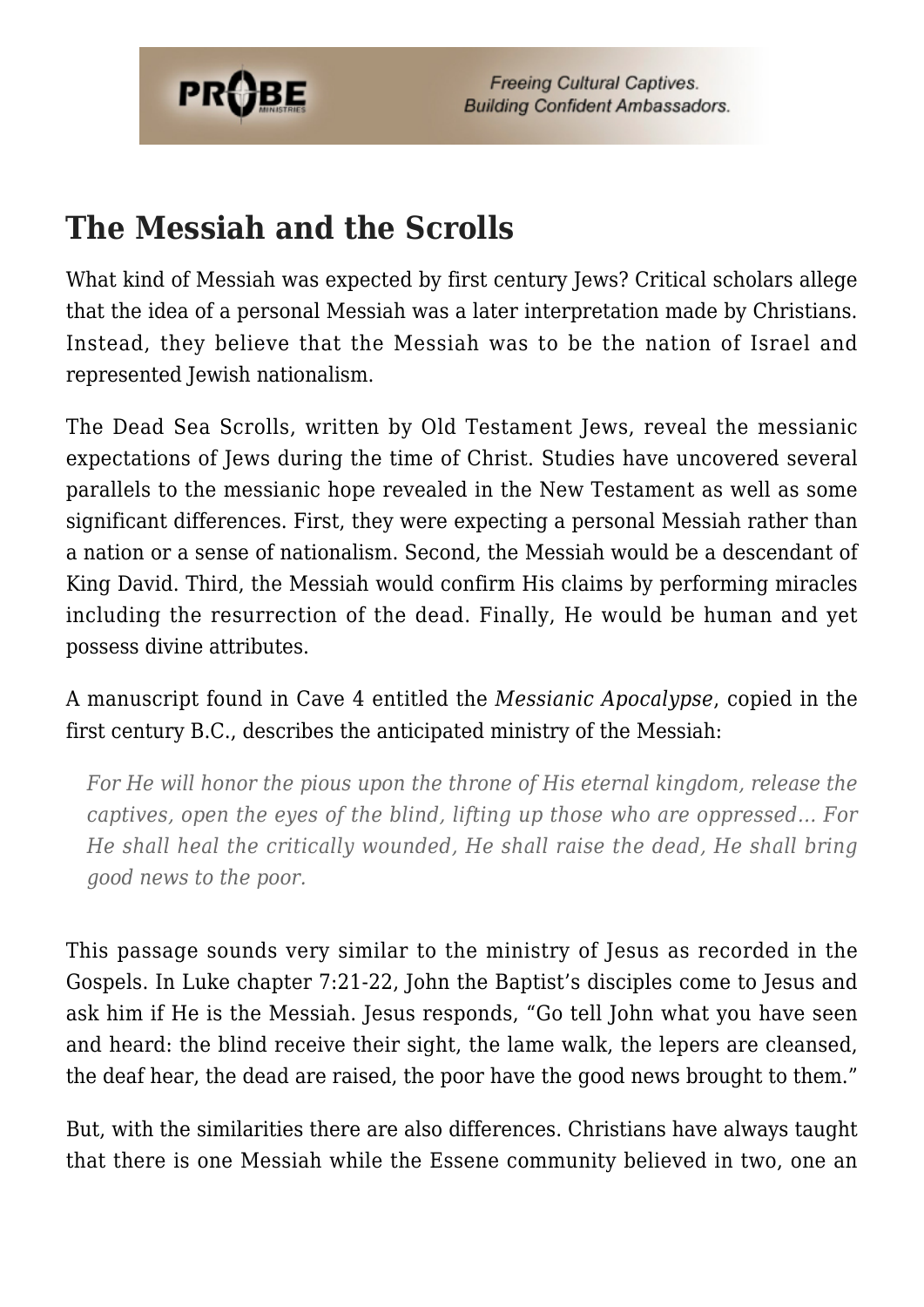

Aaronic or priestly Messiah and the other a Davidic or royal Messiah who leads a war to end the evil age. $\{12\}$ 

The Essenes were also strict on matters of ceremonial purity while Jesus criticized these laws. He socialized with tax collectors and lepers which was considered defiling by the Jews. Jesus taught us to love one's enemies while the Essenes taught hatred towards theirs. They were strict Sabbatarians, and Jesus often violated this important aspect of the law. The Qumran community rejected the inclusion of women, Gentiles, and sinners, while Christ reached out to these very groups.

The many differences show that the Essenes were not the source of early Christianity as some scholars propose. Rather, Christianity derived its teachings from the Old Testament and the ministry of Jesus.

The Dead Sea Scrolls have proven to be a significant discovery, confirming the accurate preservation of our Old Testament text, the messianic prophecies of Christ, and valuable insight into first century Judaism.

## **Two Major Prophets and the Dead Sea Scrolls**

The Dead Sea Scrolls have been an asset in the debate regarding two major and well disputed books of the Old Testament, Daniel and Isaiah. Conservative scholars maintained that Daniel was written in the sixth century B.C. as the author declares in the first chapter. The New Testament writers treated Daniel as a prophetic book with predictive prophecies. Liberal scholars began teaching in the eighteenth century that it was written in the Maccabean Period or the second century B.C. If they are correct, Daniel would not be a prophetic book that predicted the rise of Persia, Greece, and Rome.

Before the discovery of the scrolls, critical scholars argued that the Aramaic language used in Daniel was from a time no earlier than 167 B.C. during the Maccabean period. Other scholars, such as well-respected archaeologist Kenneth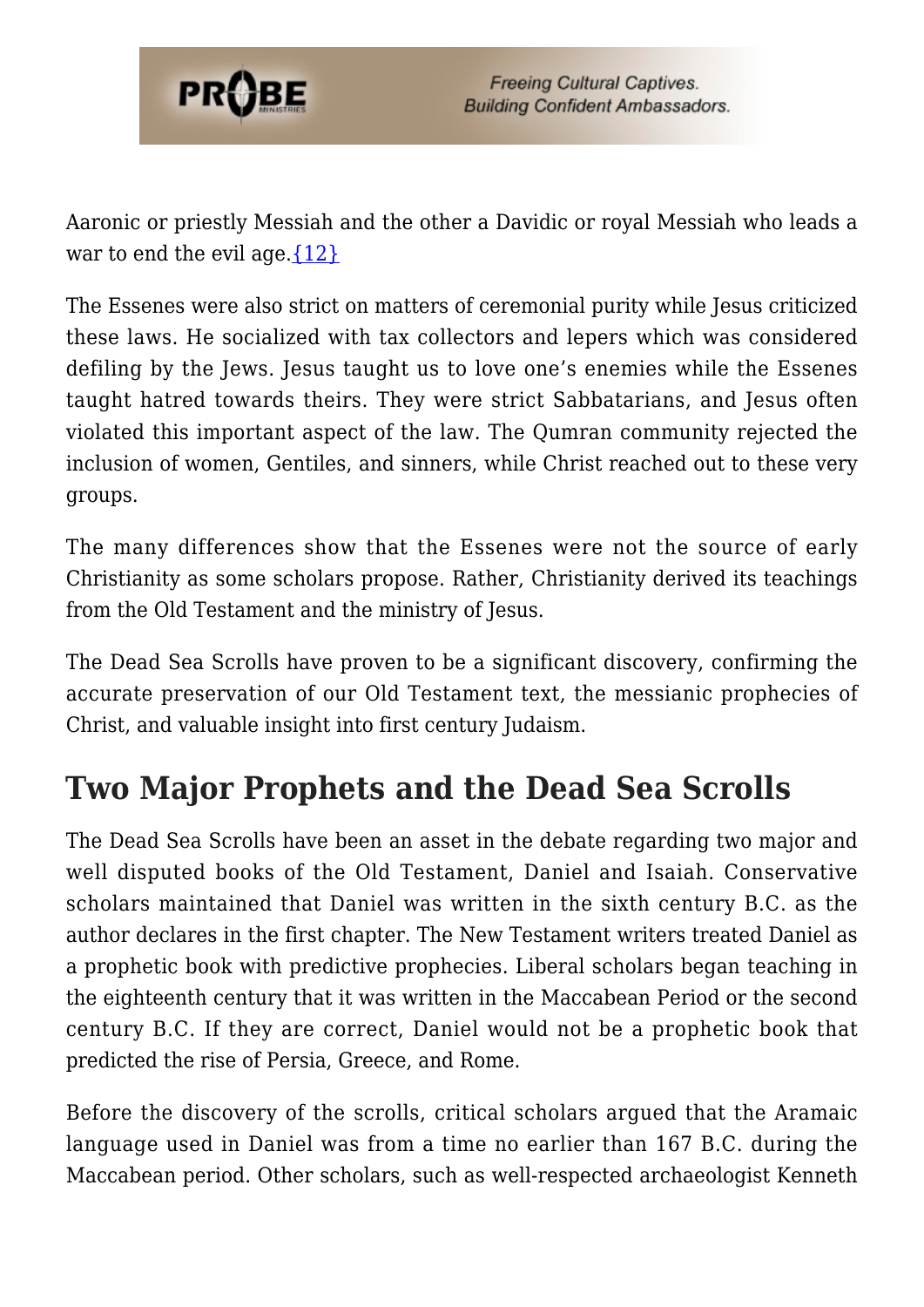

Kitchen, studied Daniel and found that ninety percent of Daniel's Aramaic vocabulary was used in documents from the fifth century B.C. or earlier[.{13}](#page-10-11) The Dead Sea Scrolls revealed that Kitchen's conclusion was well founded. The Aramaic language used in the Dead Sea Scrolls proved to be very different from that found in the book of Daniel. Old Testament scholars have concluded that the Aramaic in Daniel is closer to the form used in the fourth and fifth century B.C. than to the second century B.C.

Critical scholars challenged the view that Isaiah was written by a single author. Many contended that the first thirty-nine chapters were written by one author in the eighth century B.C., and the final twenty-six chapters were written in the post-Exilic period. The reason for this is that there are some significant differences in the style and content between the two sections. If this were true, Isaiah's prophecies of Babylon in the later chapters would not have been predictive prophecies but written after the events occurred.

With the discovery of the Isaiah Scroll at Oumran, scholars on both sides were eager to see if the evidence would favor their position. The Isaiah Scroll revealed no break or demarcation between the two major sections of Isaiah. The scribe was not aware of any change in authorship or division of the book.  $\{14\}$  Ben Sira (second century B.C.), Josephus, and the New Testament writers regarded Isaiah as written by a single author and containing predictive prophecy.  $\{15\}$  The Dead Sea Scrolls added to the case for the unity and prophetic character of Isaiah.

#### **Inventory of the Scrolls**

The following is a brief inventory provided by Dr. Gleason Archer of the discoveries made in each of the Dead Sea caves. $\{16\}$ 

Cave 1 was the first cave discovered and excavated in 1949. Among the discoveries was found the Isaiah Scroll containing a well-preserved scroll of the entire book of Isaiah. Fragments were found from the other Old Testament books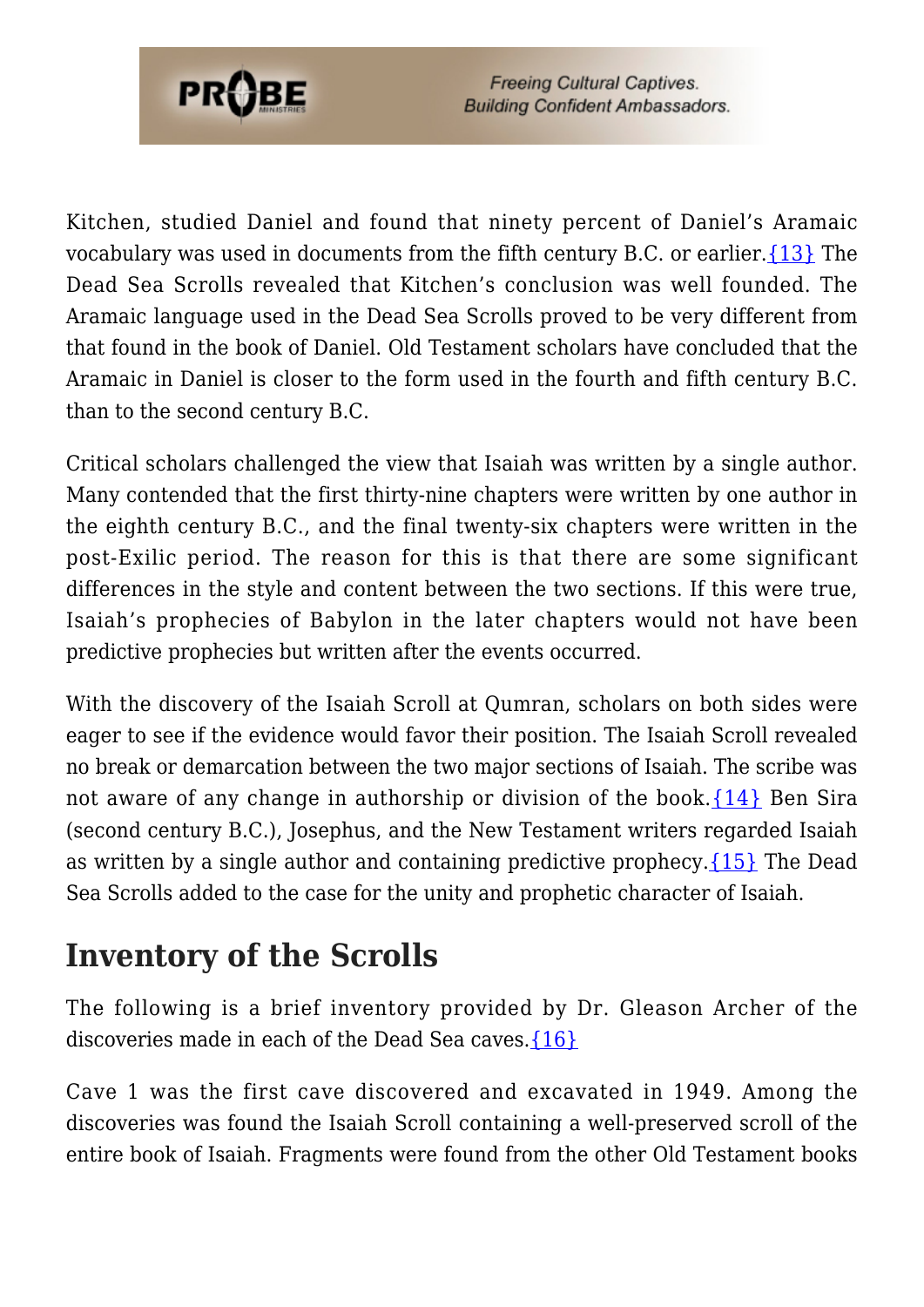

which included Genesis, Leviticus, Deuteronomy, Judges, Samuel, Ezekiel, and Psalms. Non-biblical books included the Book of Enoch, Sayings of Moses, Book of Jubilee, Book of Noah, Testament of Levi and the Wisdom of Solomon. Fragments from commentaries on Psalms, Micah, and Zephaniah were also discovered.

Cave 2 was excavated in 1952. Hundreds of fragments were discovered, including remains from the Old Testament books of Exodus, Leviticus, Numbers, Deuteronomy, Jeremiah, Job, Psalms and Ruth.

Cave 3 was excavated in 1952. Here archaeologists found the famous Copper Scrolls. These scrolls contained directions to sixty-four sites containing hidden treasures located around Jerusalem. So far, no treasure has been found at the sites investigated.

Cave 4, excavated in 1952, proved to be one of the most productive. Thousands of fragments were recovered from nearly four hundred manuscripts. Hundreds of fragments from every Old Testament book were discovered with the exception of the Book of Esther. The fragment from Samuel labeled  $4O\text{sam}$  [{17}](#page-11-0) is believed to be the oldest known piece of biblical Hebrew, dating from the third century B.C. Also found were fragments of commentaries on the Psalms, Isaiah, and Nahum. The entire collection of Cave 4 is believed to represent the scope of the Essene library.

Cave 5 was excavated in 1952 and fragments from some Old Testament books along with the book of Tobit were found.

Cave 6 excavated in 1952 uncovered papyrus fragments of Daniel, 1 and 2 Kings and some other Essene literature.

Caves 7-10 yielded finds of interest for archaeologists but had little relevance for biblical studies.

Cave 11 was excavated in 1956. It exposed well-preserved copies from some of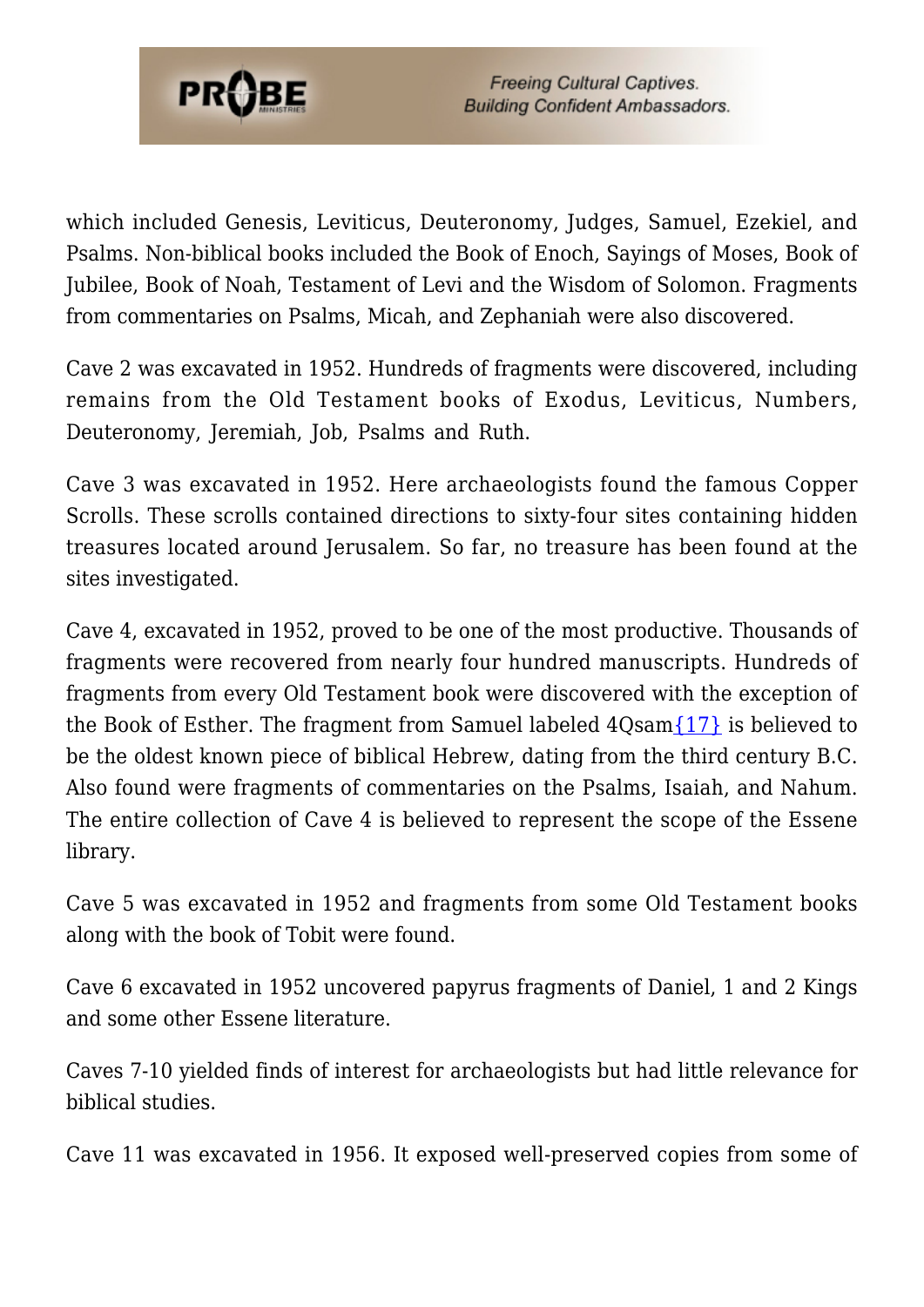

the Psalms, including the apocryphal Psalm 151. In addition, a well-preserved scroll of part of Leviticus was found, and fragments of an Apocalypse of the New Jerusalem, an Aramaic Targum or paraphrase of Job, was also discovered.

Indeed these were the most ancient Hebrew manuscripts of the Old Testament ever found, and their contents would soon reveal insights that would impact Judaism and Christianity.

#### **Notes**

1. James Vanderkam and Peter Flint, *The Meaning of the Dead Sea Scrolls* (San Francisco, CA.: Harper Collins Publishers, 2002), 20-32.

<span id="page-10-0"></span>2. Randall Price, *The Stones Cry Out* (Eugene, OR.: Harvest House Publishers, 1997), 278.

<span id="page-10-1"></span>3. Gleason Archer, *A Survey of Old Testament Introduction* (Chicago, IL.: Moody Press, 1985), 513-517.

<span id="page-10-2"></span>4. Vanderkam and Flint, 115.

<span id="page-10-3"></span>5. Price, 280.

<span id="page-10-4"></span>6. Millar Burrows, *The Dead Sea Scrolls* (New York: Viking Press, 1955), 304, quoted in Norman Geisler and William Nix, *General Introduction to the Bible* (Chicago: Moody Press, 1986), 367.

<span id="page-10-5"></span>7. Archer, 25.

<span id="page-10-6"></span>8. J. Barton Payne, *Encyclopedia of Biblical Prophecy* (Grand Rapids, MI.: Baker Books, 1984), 665-670.

<span id="page-10-7"></span>9. Geisler and Nix, 503-504.

<span id="page-10-8"></span>10. Ibid., 137.

<span id="page-10-9"></span>11. Ibid., 138-139.

<span id="page-10-10"></span>12. Vanderkam and Flint, 265-266.

<span id="page-10-11"></span>13. Randall Price, *Secrets of the Dead Sea Scrolls* (Eugene, OR.: Harvest House, 1996), 162.

<span id="page-10-12"></span>14. Ibid., 154-155.

<span id="page-10-14"></span><span id="page-10-13"></span>15. Ibid., 156-157.